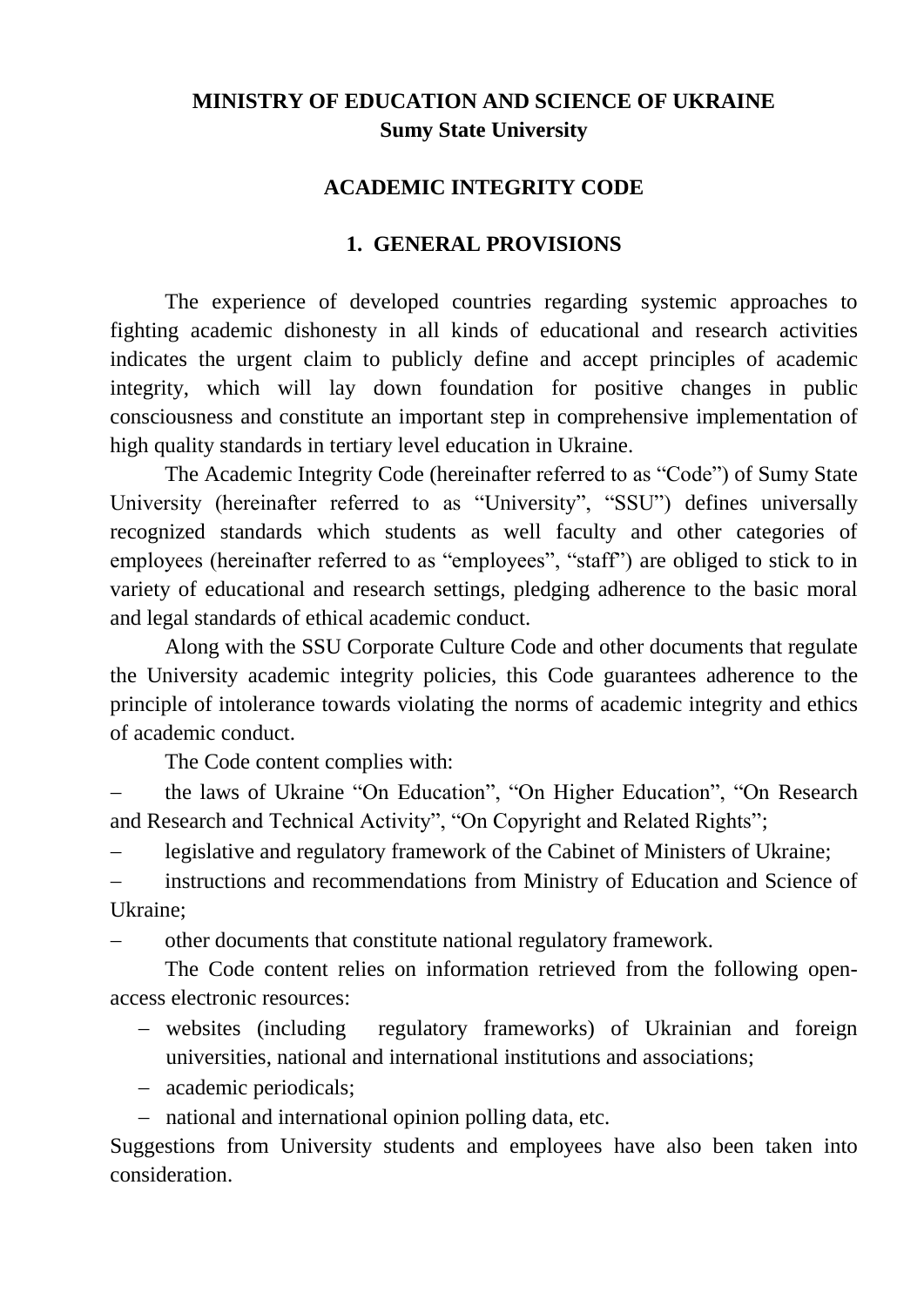## **2. KEY CONCEPTS, PRINCIPLES AND FUNDAMENTAL VALUES OF ACADEMIC INTEGRITY AND ETHICS OF ACADEMIC CONDUCT**

*Author* – an individual who has produced a piece of creative work.

*Academic integrity* – a set of ethical principles and legally designated regulations which serve guidelines for all involved in academic processes (studying, teaching and carrying out research / creative work) and committed to ensure reliability of learning and research outcomes.

*Ethics of academic conduct* – a set of moral regulations established and recognized by academic communities for students and university employees to follow.

*Illustrative borrowing / illustrative borrowing* – reproduction of images from original sources.

*(A piece of) work* / *writing / paper* – a script resulting from academic activities of a particular person (or a group of authors in co-authorship) submitted in paper format or presented in electronic form on the Internet (a monograph, a textbook, a study guide, an article, an abstract, a preprint, a dissertation abstract and a dissertation manuscript, Master's or Bachelor's work, course work or a project, a report, an essay, a test etc.).

*Text loan / text borrowing* – word-for-word reproduction of the source text.

*Authenticity of a written text* (*work, material*) – presentation of texts, tables, illustrative materials in the written script (work, material) without text loans or paraphrases.

*Quotation* – a comparatively brief extract from literary, research or any other source (including the one promulgated on the Internet) used by an author to make own statements clearer or to cite another author's views in the authentic statement, with reference to the primary source and its author being mandatory.

*Paraphrase* – presentation of the primary source text in one's own words.

*Primary source* – a direct source of certain data or original seminal work (other authors' published text) which contains primary information.

The main principles and fundamental values of academic integrity and ethics of academic conduct are as follows:

- *trustworthiness* employees and students' commitment to moral principles and standards which impede dishonesty;
- *honesty and respectability* systematic avoidance of academic dishonesty manifestations in educational and research activities;
- *truthfulness* striving for verity, free and transparent sharing of knowledge, its continuous acquisition and enrichment;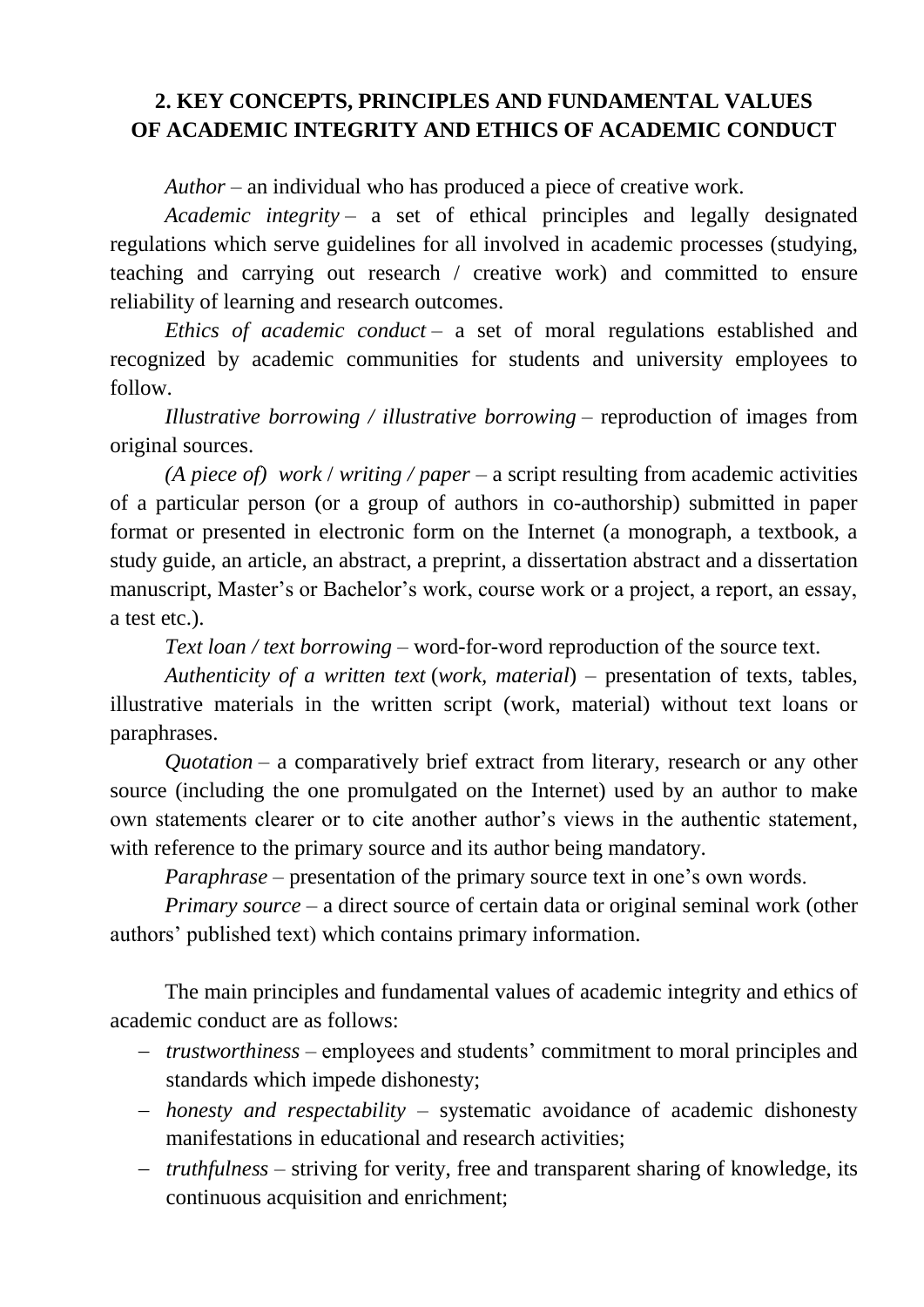- *transparency* information accessibility and publicity that requires all the actors of the educational and research process to act openly, predictably, clearly and within the law;
- *legitimacy* requirement for all actors of the educational and research process to abide by the law and inspire others to do so;
- *respect* due regard to one's ideas, dignity, physical and mental health for the benefit of team-spirit and collaboration with other actors of the educational and research process;
- *trust* confidence in each other's honesty and virtues shared by all actors of the educational and research process, ability to rely on each other without fear that their results can be stolen and career or reputation damaged;
- *courage* ability to stand up for decent behavior and sharing academic integrity ideas in the face of outside pressure;
- *fairness* objective and unbiased treatment of actors of the educational and research process without any discrimination and dishonesty;
- *accountability* requirement for all actors of the educational and research process to exercise the power delegated to them without excess or dishonesty;
- *equality and social fairness*  equal access to academic activities regardless of race, sex or gender identity, sexual orientation, ethnic, social or national background, state of health, disability;
- *democratic management* − the type of management based on ethical performance of the university executive staff at various levels and involving all relevant actors of the educational and research process in making managerial decisions*;*
- *self-improvement and system improvement –* commitment of all actors of the educational and research process to make utmost efforts targeting to continuously improve educational system, specifically through staff continuing professional development;
- *responsibility* − ability to be accountable for the outcomes of one's academic performance, to resist manifestations of academic dishonesty, to set example of decent academic conduct;
- *expertise and professionalism* − maintaining the highest level of professional competence by each actor of the educational and research process.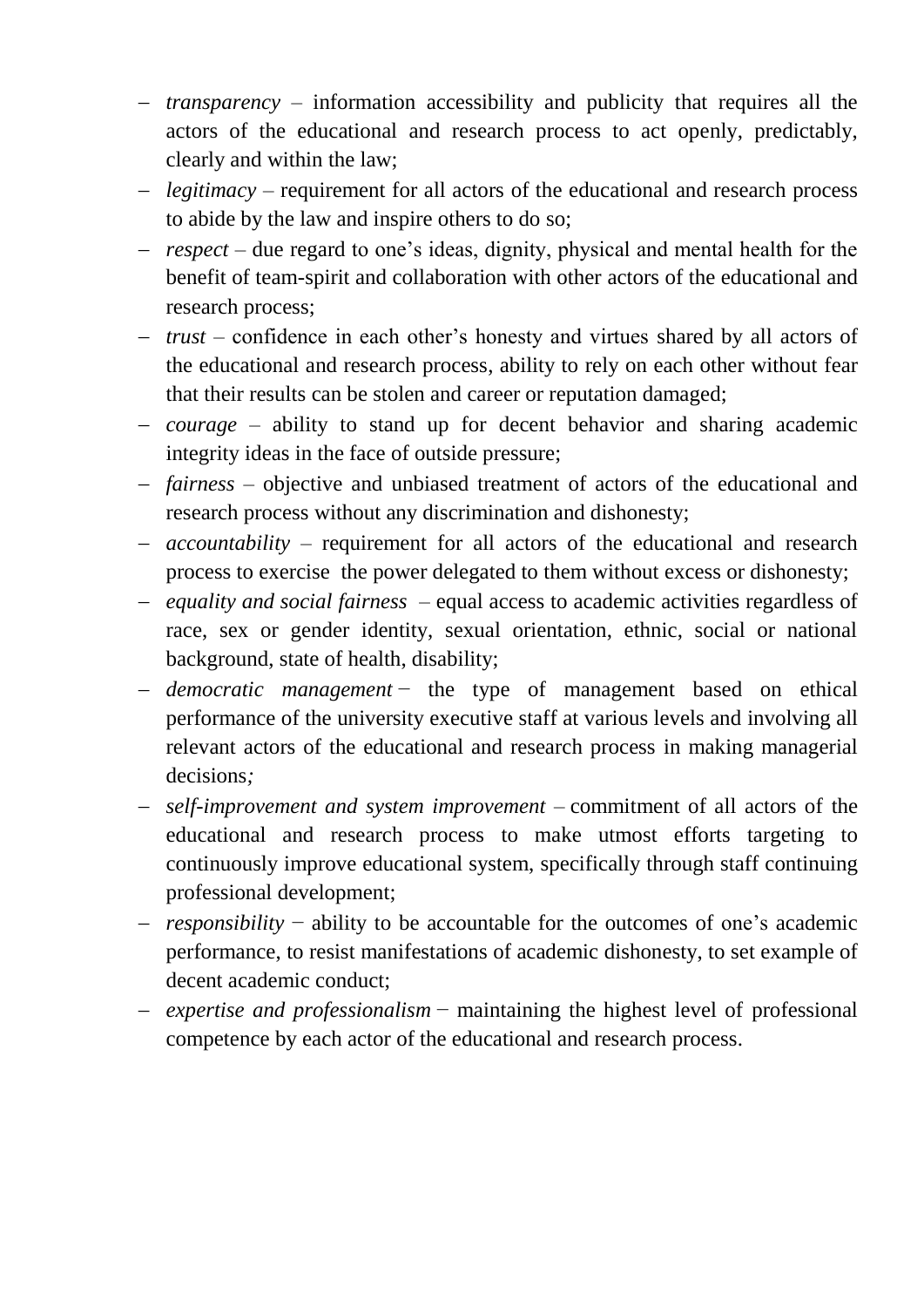# **3. TYPES OF ACADEMIC DISHONESTY AND VIOLATIONS OF ACADEMIC INTEGRITY AND ETHICS**

Listed below are most common violations of academic integrity in educational and research activities.

 Academic plagiarism − the deliberate purloining of someone else's work (text or ideas) either completely or partially by the writer who is not the author of this work, without proper referencing to the primary source.

The main types of academic plagiarism are as follows:

- *cloning* − the act of submitting and/or publishing another person's text and/or image word-for-word, claiming it to be the writer's own piece of work;
- *CTRL-C* − a written piece of work that contains significant portion of the text retrieved from a primary source without any alterations;
- *find-replace* − the act of changing keywords and phrases but retaining the essential content of the primary source in a writer's paper;
- *remix* the act of paraphrasing from other sources and making the content fit together seamlessly;
- *hybrid* − the act of a writer's combining perfectly cited sources with plagiarized passages without referencing to the primary source;
- *patchwriting* / *mashup* usage of a mix of materials pirated from several different sources;
- *invalid source(s) / 404 error* a text containing reference to non-existent sources or inaccurate citations from primary sources;
- *aggregator* − a text and/or image that contains proper citation or reference but lacks author's personal contribution (relates solely to the research in which author's contribution is a fundamental component of research authorship);
- *retweet* a piece of writing containing proper citation or referencing but in fact copying the original wording and/or structure of a source text.
	- *S*elf-plagiarism / recycle − promulgation of the author's own previously published work or its part or using them in the other context without referring to the primary source.
	- Fabrication making up data or facts used in educational and/or research activities;
	- Falsification − deliberate modification of existing data related to education and/or research.
	- Cheating − using unauthorized tools, devices and materials to complete written assignments during assessment procedures.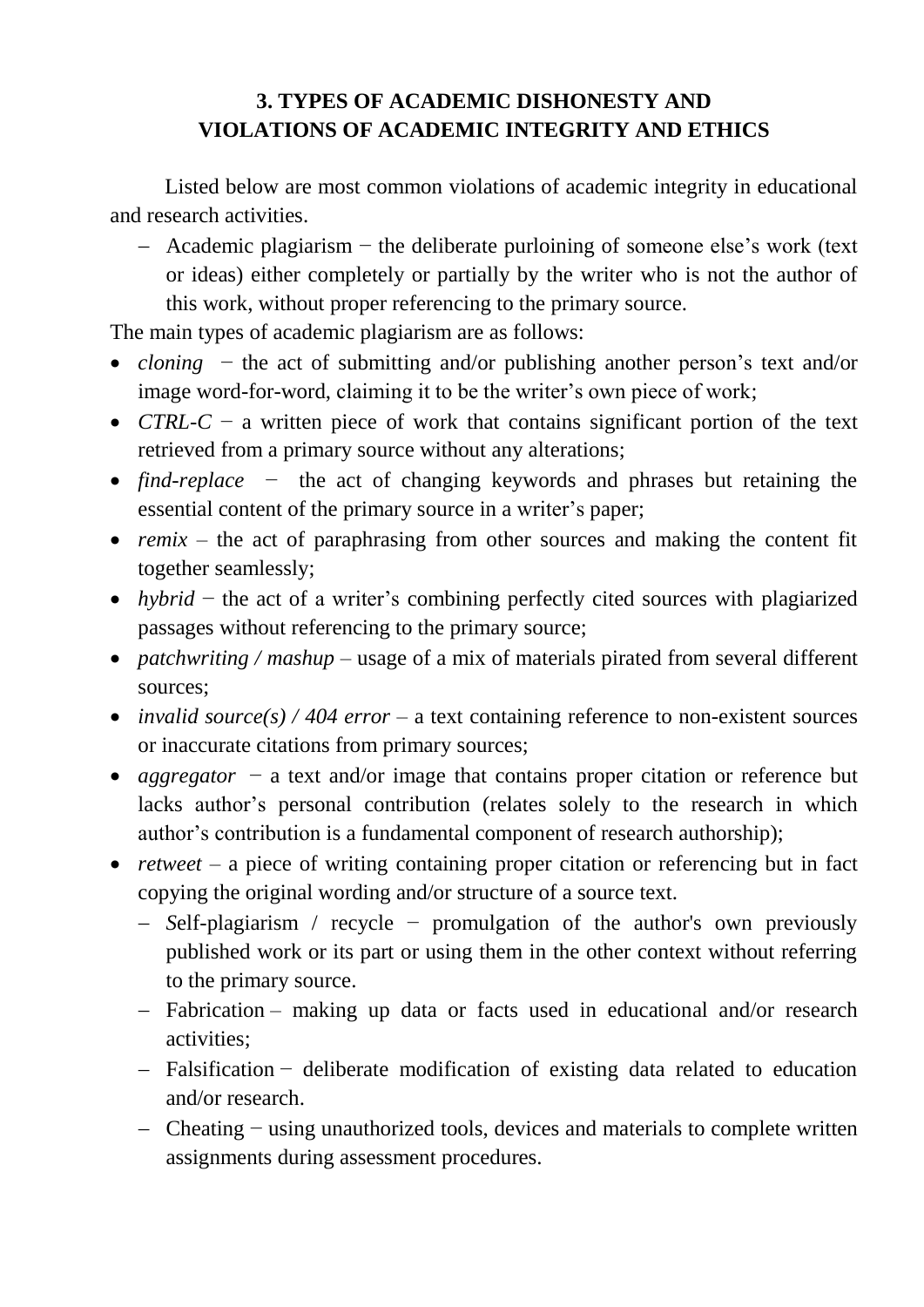- Corruption giving/gaining or suggesting giving gaining money, property, services, privileges or any other benefits aiming to obtain an improper advantage over other actors of the educational and research process;
- Deceit providing designedly false information about one's academic (research, creative) activity or organization of educational process.
- Biased assessment − deliberate upward or downward grading bias; informing students about the assessment system untimely; using the assessment system that does not correspond to the subject, its syllabus aims and objectives, topic(s) studied or instruction practices employed; lack of transparency and clear assessment criteria.

While engaging in educational and research activities it is prohibited that students or university staff should commit actions which will result in violating academic integrity / academic conduct ethics, such as:

- forging signatures in official documents;
- using family or business relationships to obtain higher / more positive rating during summative assessment or gain any benefits in conducting research;
- obtaining results of educational and research activities from other people or organizations with subsequent submission of these results as their own;
- providing reviews for research or any other academic work without thorough reviewing and examining;
- academic sabotage − causing harm, spoiling, delaying or adding unnecessary complexity/constraints to other people's educational or research work; falsifying or wasting data deliberately; slowing down the process of reviewing the author's work so that its results could be used for ones' own purposes, etc.;
- including in the list of authors or project contractors individuals who did not contribute to the research/project outcomes;
- committing actions in the situation of a real conflict of interests;
- ignoring the alleged violations of academic integrity by other individuals or committing actions aimed at concealing the violation;
- using blackmail or bribery;
- nepotism, exceeding the limits of authority, "professional dishonesty" − the use of family relationship or employment status to gain benefits in the educational, non-educational, research or administrative fields;
- influencing the results of students' polling surveys aimed to evaluate the quality of instruction;
- using proscribed items (e.g. cheat sheets, synopses, etc.) and technical devices (microns of earphones, phones, smartphones, tablets, etc.) in assessment of learning outcomes;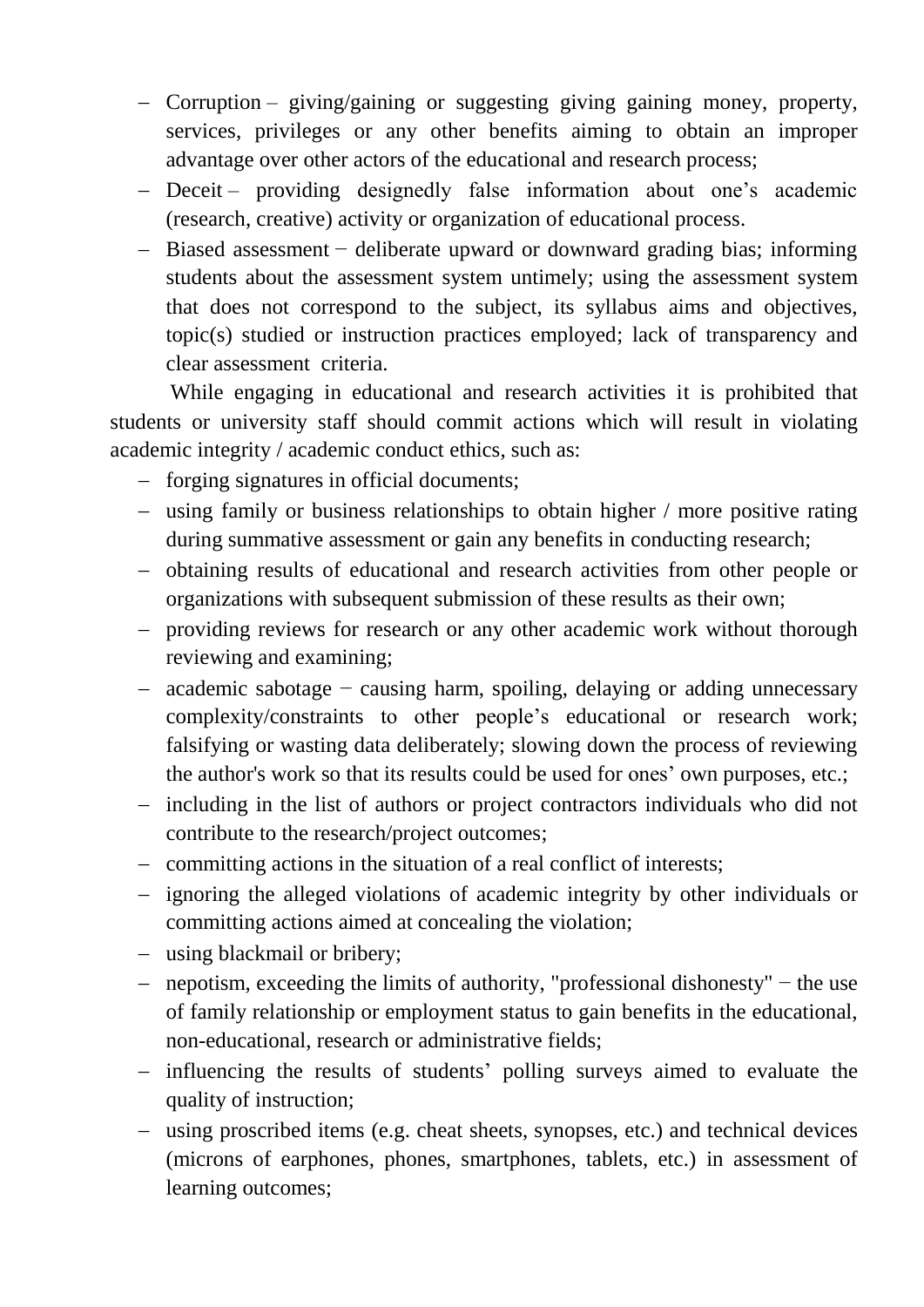- simulating ill health to avoid assessment of learning outcomes;
- having figureheads to undergo assessment;
- submitting or presenting a pieces of work whose content is identical to the results obtained by a different individual;
- writing a different individual's variant of an assessment task;
- students' cooperative work targeted at gaining mutual benefit (except for the cases when collaboration is specified in the subject syllabus);
- committing actions aimed at illegally gaining pre-knowledge of the summative assessment materials;
- using a system of hidden signs (sound signals, semiotic signs, gestures, etc.) at the summative assessment events with only one variant of the task available;
- forced charitable contributions and forced labor − compelling students to pay money or perform some work threatening to intentionally harm their interests and rights in personal life, academic activities or other matters;
- manipulation of authorship or disregard for the role of other researchers in a publication;
- selective citation to please editors, reviewers or colleagues;
- allowing sponsors to jeopardize independence of research process or to communicate research results so that to formulate or disseminate a biased view of the research;
- optional extension of research bibliography;
- malicious accusation of a researcher for violating the principles of academic integrity;
- distorting research achievements;
- exaggerating importance and practical significance of findings;
- creating or supporting journals and publishers that undermine the authority of research ("predatory" journals and publishers);
- borrowing results from other research groups;
- stealing research results within one research group.

The above list is not exhaustive since it does not cover all actions that may contain signs of violation of academic integrity and ethics of academic conduct.

# **4. ADHERENCE TO PRINCIPLES OF ACADEMIC INTEGRITY AND ETHICS OF ACADEMIC CONDUCT**

4.1 Adherence to principles of academic integrity and ethics of academic conduct by all categories of students and university employees is compulsory and entails the following: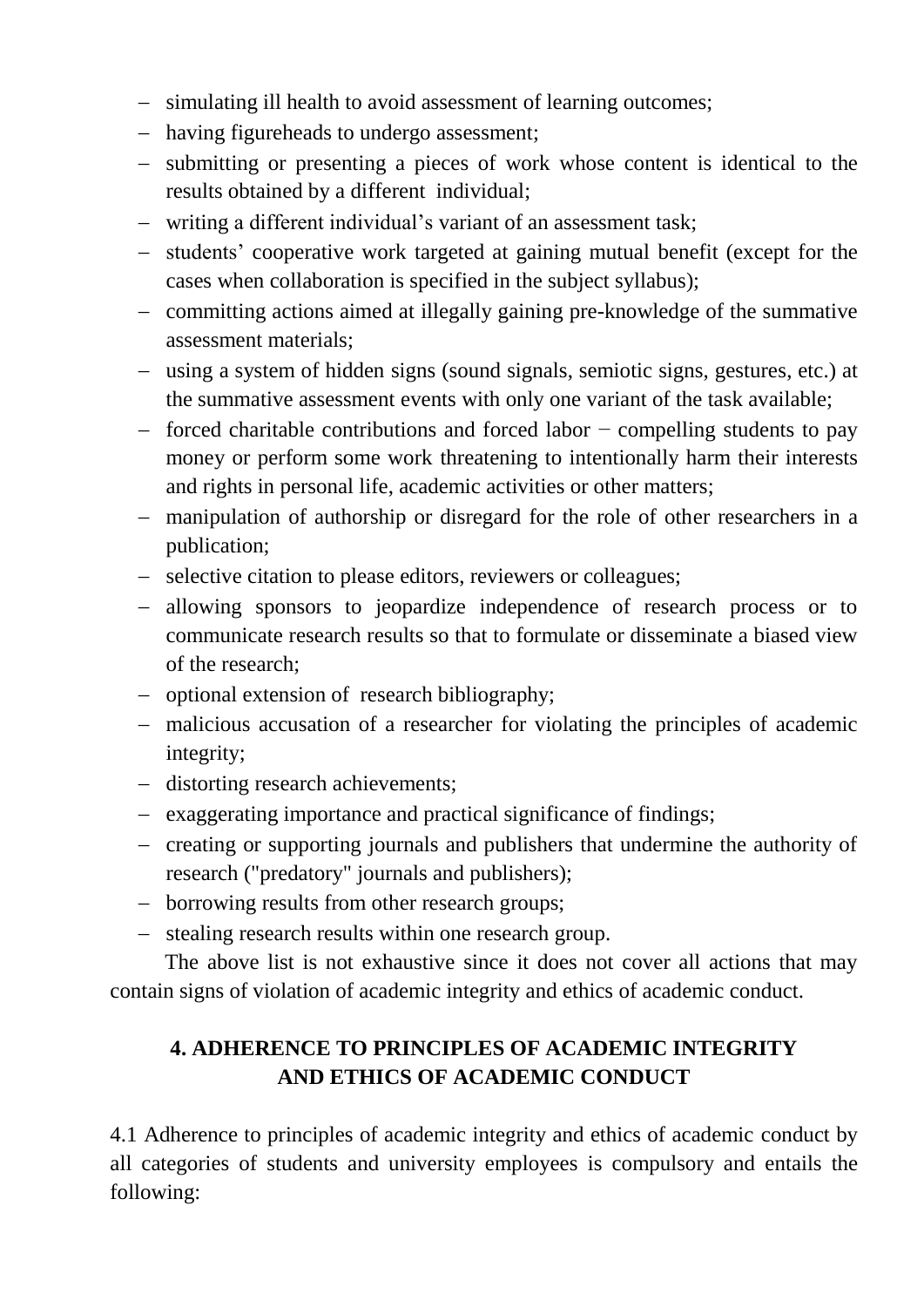- compliance with the current legislation in education, science and intellectual property;
- compliance with the corporate culture and respect for other actors of academic activities;
- preventing manifestation of academic dishonesty on the part of other employees and students;
- mandatory correct referencing to sources of information in case of using borrowed ideas, statements, data;
- immediate notification of instances of academic integrity violation to the authorized bodies (officials) of the university (depending on corporate hierarchy and type of violation);
- responsibility for violating principles of academic integrity and ethics of academic conduct.

4.2 In addition to paragraph 4.1, for *students* adherence to the principles of academic integrity and ethics of academic conduct entails the following:

- completing academic assignments, formative and summative assessment tasks independently. Regarding disabled individuals this requirement is applied pertaining to their specific educational and personal needs and capabilities;
- providing reliable information on the results of their educational / research / creative activities, research methods employed and sources of information used.

4.3 In addition to paragraph 4.1, for *employees* adherence to the principles of academic integrity and ethics of academic conduct entails the following:

- honest reporting on research methods and findings, data sources and one's own educational / research / creative work;
- overseeing and monitoring students' adherence to principles of academic integrity;
- objective, transparent, fair and unbiased assessment of students' performance;
- counteracting conformism, advocating freedom of researcher's viewpoint, condemning censorship of research creativity.

# **5. RESPONSIBILITY FOR VIOLATING ACADEMIC INTEGRITY AND ETHICS OF ACADEMIC CONDUCT**

5.1 The following academic sanctions can be imposed on *students* for violating principles of academic integrity and ethics of academic conduct:

- lower grading of a particular piece of work submitted, test, exam, etc.;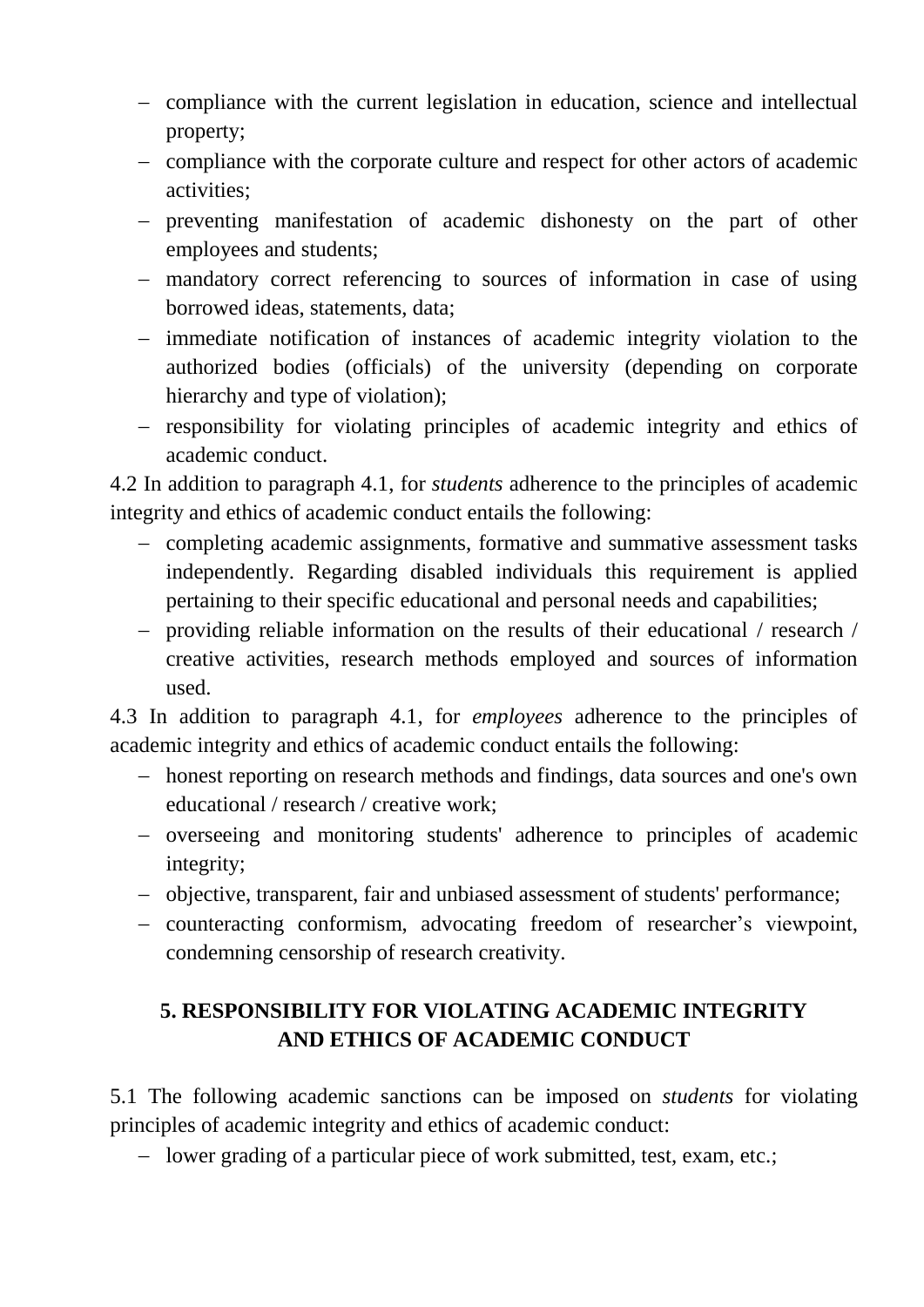- repeated assessment (requirement to submit another piece of work, resit a test or an exam, etc.);
- extra assessment measures (additional individual assignment, additional assessment of all pieces of work under student's authorship, additional tests, etc.);
- repetition of a particular course;
- depriving of academic scholarship or tuition fee privileges provided by the university;
- $-$  revoking the right to apply for grants;
- reporting on violation cases to the person who sponsors studying or research, the institution that issued a grant for studying or research, potential employers, student's parents;
- limiting involvement in research up to excluding from the research/ project team;
- $-$  revoking the right to participate in academic scholarship ranking or limiting participation by penalty charging in this ranking,
- reprimand placed in student's personal records;
- $-$  expulsion from the university.

5.2 The following academic sanctions can be imposed on the university *employees* for violating principles of academic integrity and ethics of academic conduct:

- warning;
- dismissal;
- depriving of the right to vote in the university collegiate bodies or limiting the right to participate in the work of such bodies for a certain period;
- depriving of the right to apply for research funding, scholarships, grants and participation in academic projects;
- depriving of the right to take up statutory positions;
- depriving of honorary titles, awards, scholarships, etc. awarded by the university;
- declining applications for awarding academic degree or title;
- cancelling the awarded academic title  $\ell$  degree  $\ell$  rank and qualification category.

5.3. Cases of violating principles of academic integrity and ethics of academic conduct by students and employees can serve ground for claiming their disciplinary, civil, administrative or criminal liability in accordance with the statutory regulations. Holding a person accountable for violating academic integrity principles and ethics of